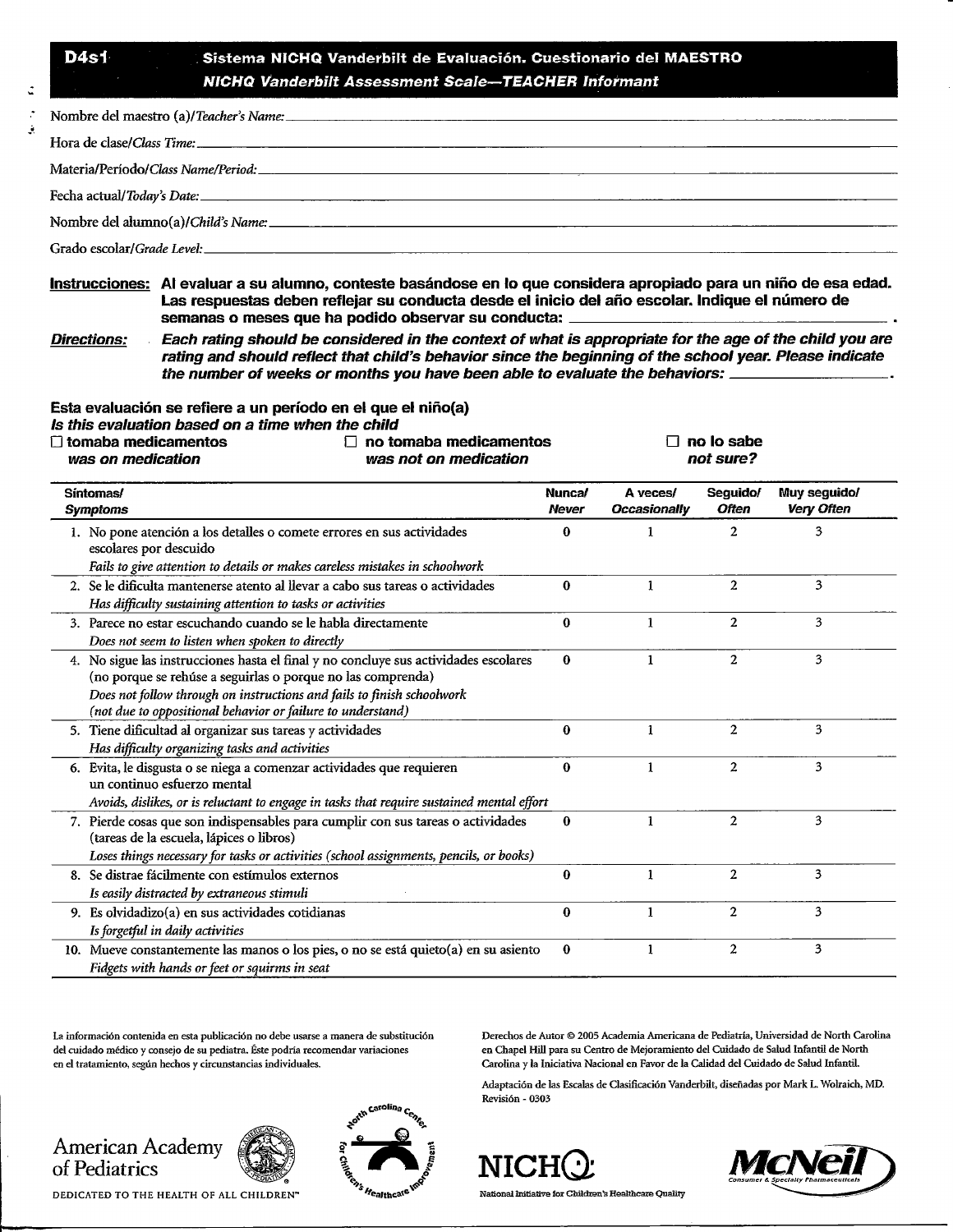## D4s2 Sistema NICHQ Vanderbilt de Evaluación. Continuación cuestionario del MAESTRO *NICHQ Vanderbilt Assessment Scale— TEACHER Informant, continued*

| Síntomas (continuación)/<br><b>Symptoms (continued)</b>                                                                                                      | Nunca/<br>Never  | A veces/<br><b>Occasionally</b> | Seguido/<br><b>Often</b> | Muy seguido/<br><b>Very Often</b> |
|--------------------------------------------------------------------------------------------------------------------------------------------------------------|------------------|---------------------------------|--------------------------|-----------------------------------|
| 11. Se pone de pie en el aula cuando debiera permanecer sentado<br>Leaves seat in classroom or in other situations in which remaining seated is expected     | $\bf{0}$         | 1                               | $\overline{c}$           | 3                                 |
| 12. Corre o camina por todos lados cuando debiera permanecer sentado<br>Runs about or climbs excessively in situations in which remaining seated is expected | $\bf{0}$         | $\mathbf{1}$                    | $\overline{2}$           | 3                                 |
| 13. Se le dificulta jugar o empezar actividades recreativas más tranquilas<br>Has difficulty playing or engaging in leisure activities quietly               | $\bf{0}$         | $\mathbf{1}$                    | $\boldsymbol{2}$         | 3                                 |
| 14. Está en constante movimiento o actúa como si "tuviera un motor por dentro"<br>Is "on the go" or often acts as if "driven by a motor"                     | $\bf{0}$         | $\mathbf{1}$                    | $\overline{2}$           | 3                                 |
| 15. Habla excesivamente<br>Talks excessively                                                                                                                 | $\bf{0}$         | $\mathbf{1}$                    | $\boldsymbol{2}$         | 3                                 |
| 16. Responde precipitadamente, incluso antes de escuchar la pregunta completa<br>Blurts out answers before questions have been completed                     | $\bf{0}$         | $\mathbf{1}$                    | $\overline{a}$           | $\overline{\mathbf{3}}$           |
| 17. Tiene dificultad haciendo fila o cola<br>Has difficulty waiting in line                                                                                  | $\bf{0}$         | $\mathbf{1}$                    | 2                        | 3                                 |
| 18. Se entromete o interrumpe a otros (en conversaciones o juegos)<br>Interrupts or intrudes on others (eg, butts into conversations/games)                  | $\bf{0}$         | $\mathbf{1}$                    | $\boldsymbol{2}$         | 3                                 |
| 19. Pierde el control de sus emociones<br>Loses temper                                                                                                       | $\bf{0}$         | $\mathbf{1}$                    | $\overline{c}$           | 3                                 |
| 20. Desafía abiertamente o se niega a cumplir las órdenes o las reglas de los adultos<br>Actively defies or refuses to comply with adults' requests or rules | $\bf{0}$         | $\mathbf{1}$                    | $\overline{2}$           | 3                                 |
| 21. Se le ve enojado(a) o resentido(a)<br>Is angry or resentful                                                                                              | $\bf{0}$         | $\mathbf{1}$                    | $\overline{2}$           | 3                                 |
| 22. Es rencoroso $(a)$ y vengativo $(a)$<br>Is spiteful and vindictive                                                                                       | $\bf{0}$         | $\mathbf{1}$                    | $\overline{c}$           | 3                                 |
| 23. Reta, amenaza o intimida a otros<br>Bullies, threatens, or intimidates others                                                                            | $\bf{0}$         | $\mathbf{1}$                    | $\boldsymbol{2}$         | 3                                 |
| 24. Comienza peleas de contacto físico<br>Initiates physical fights                                                                                          | $\boldsymbol{0}$ | $\mathbf{1}$                    | $\overline{2}$           | 3                                 |
| 25. Miente para conseguir bienes o favores o para eludir sus obligaciones<br>Lies to obtain goods for favors or to avoid obligations (eg, "cons" others)     | $\bf{0}$         | $\mathbf{1}$                    | $\boldsymbol{2}$         | 3                                 |
| 26. Es físicamente cruel con los demás<br>Is physically cruel to people                                                                                      | $\bf{0}$         | $\mathbf{1}$                    | $\boldsymbol{2}$         | 3                                 |
| 27. Ha robado objetos de cierto valor<br>Has stolen items of nontrivial value                                                                                | $\bf{0}$         | $\mathbf{1}$                    | $\overline{2}$           | 3                                 |
| 28. Destruye deliberadamente la propiedad ajena<br>Deliberately destroys others' property                                                                    | $\bf{0}$         | $\mathbf{1}$                    | $\mathbf 2$              | 3                                 |
| 29. Siente miedo, ansiedad o está preocupado(a)<br>Is fearful, anxious, or worried                                                                           | $\bf{0}$         | $\mathbf{1}$                    | $\overline{2}$           | 3                                 |
| 30. Está pendiente de sus actos o se avergüenza fácilmente<br>Is self-conscious or easily embarrassed                                                        | $\bf{0}$         | $\mathbf{1}$                    | $\overline{2}$           | 3                                 |





OR REALT AND THE HEALTH OF ALL CHILDREN<sup>\*</sup> <sup>C</sup><sup>2</sup> C<sub>althca</sub>re<sup>W</sup> National Initiative for Children's Healthcare Quality<br>DEDICATED TO THE HEALTH OF ALL CHILDREN<sup>\*</sup>







ž.  $\tilde{\mathbf{v}}$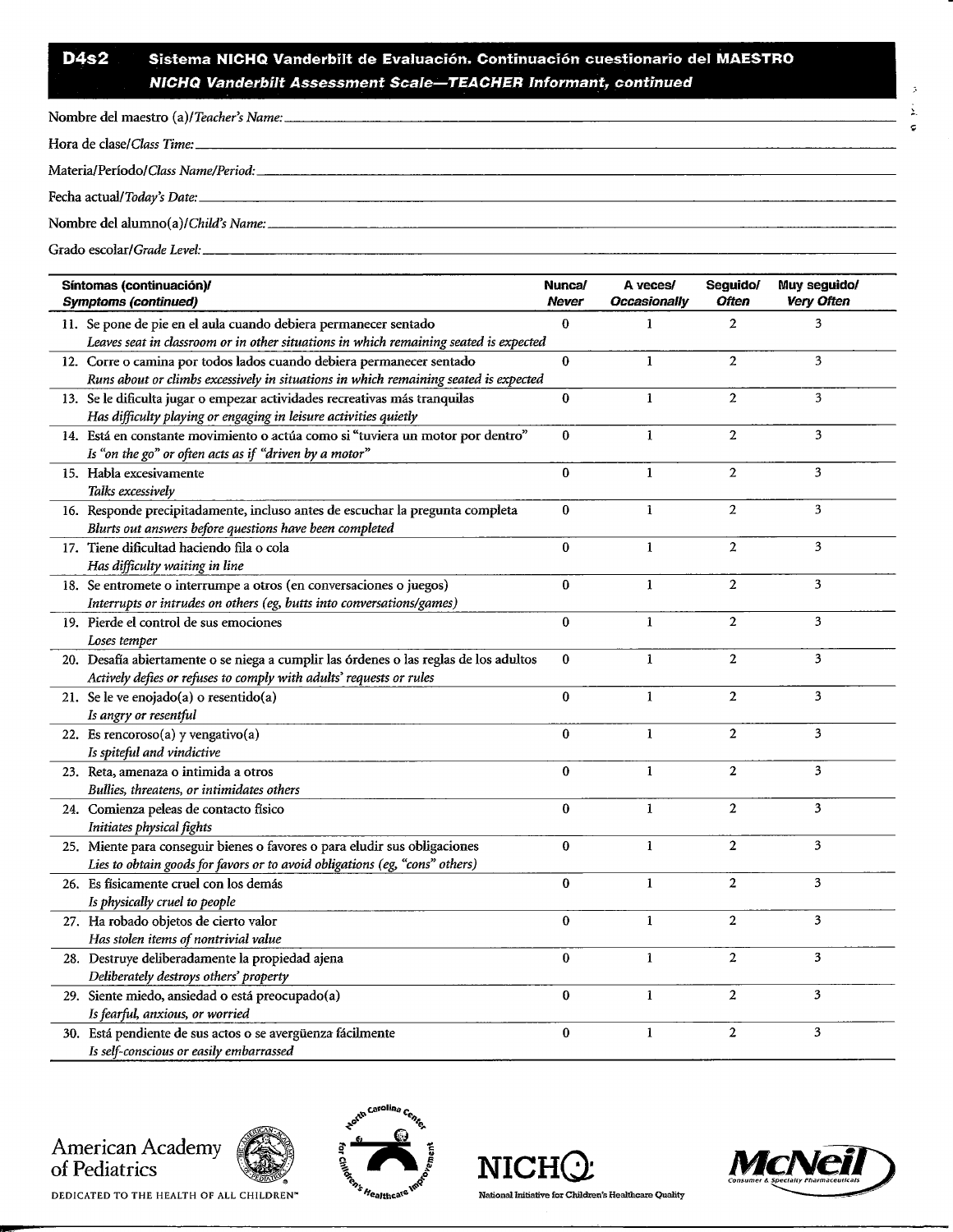## D4s3 Sistema NICHQ Vanderbilt de Evaluación. Continuación cuestionario del MAESTRO *NICHQ Vanderbilt Assessment Scale—TEACHER Informant, continued*

| Síntomas (continuación)/<br><b>Symptoms (continued)</b>                                                                                                         | Nunca/<br><b>Never</b> | A veces/<br>Occasionally | Sequido/<br><b>Often</b> | Muy seguido/<br><b>Very Often</b> |
|-----------------------------------------------------------------------------------------------------------------------------------------------------------------|------------------------|--------------------------|--------------------------|-----------------------------------|
| 31. Teme hacer nuevas cosas por temor a cometer errores<br>Is afraid to try new things for fear of making mistakes                                              | о                      |                          |                          | 3                                 |
| 32. Se desprecia a si mismo se siente inferior<br>Feels worthless or inferior                                                                                   | Ω                      |                          |                          |                                   |
| 33. Siente que los problemas son responsabilidad suya y se siente culpable<br>Blames self for problems; feels guilty                                            | 0                      |                          |                          | 3                                 |
| 34. Se siente solo(a), rechazado(a) o sin amor; se queja de que nadie lo quiere<br>Feels lonely, unwanted, or unloved; complains that "no one loves him or her" | 0                      |                          |                          | 3                                 |
| 35. Se le ve triste, infeliz o deprimido(a)<br>Is sad, unhappy, or depressed                                                                                    | 0                      |                          |                          | 3                                 |

| Rendimiento/Performance<br>Comportamiento Académico/Academic Performance | Excelente/<br><b>Excellent</b> | <b>Sobre</b><br>lo normal/<br><b>Above</b><br>Average | Normal/<br>Average | Cierta<br>dificultad/<br>Somewhat<br>of a Problem | Con<br>dificultad/<br>Problematic |
|--------------------------------------------------------------------------|--------------------------------|-------------------------------------------------------|--------------------|---------------------------------------------------|-----------------------------------|
| 36. Lectura                                                              |                                | 2                                                     |                    | 4                                                 |                                   |
| Reading                                                                  |                                |                                                       |                    |                                                   |                                   |
| 37. Matemáticas                                                          |                                | 2                                                     | 3                  | 4                                                 |                                   |
| Mathematics                                                              |                                |                                                       |                    |                                                   |                                   |
| 38. Expresión escrita                                                    |                                | 2                                                     |                    |                                                   |                                   |
| Written expression                                                       |                                |                                                       |                    |                                                   |                                   |

| Conducta escolar<br>Classroom Behavioral Performance       | Excelente/<br><b>Excellent</b> | Sobre<br>lo normal/<br><b>Above</b><br>Average | Normal/<br>Average | Cierta<br>dificultad/<br>Somewhat<br>of a Problem | Con<br>dificultad/<br>Problematic |
|------------------------------------------------------------|--------------------------------|------------------------------------------------|--------------------|---------------------------------------------------|-----------------------------------|
| 39. Relación con sus compañeros<br>Relationship with peers |                                | 2                                              |                    | 4                                                 | 5                                 |
| 40. Sigue instrucciones<br>Following directions            |                                | $\mathbf{2}$                                   | 3                  | 4                                                 | 5.                                |
| 41. Conducta en clase<br>Disrupting class                  |                                | $\overline{2}$                                 | 3                  | 4                                                 | 5                                 |
| 42. Concluye las tareas asignadas<br>Assignment completion |                                | 2                                              | 3                  | 4                                                 | 5                                 |
| 43. Habilidad para organizarse<br>Organizational skills    |                                | $\overline{2}$                                 | 3                  | 4                                                 | 5                                 |

Comentarios/Commente:

»

 $\lambda$ 



DEDICATED TO THE HEALTH OF ALL CHILDREN"







National Initiative for Children's Healthcare Quality